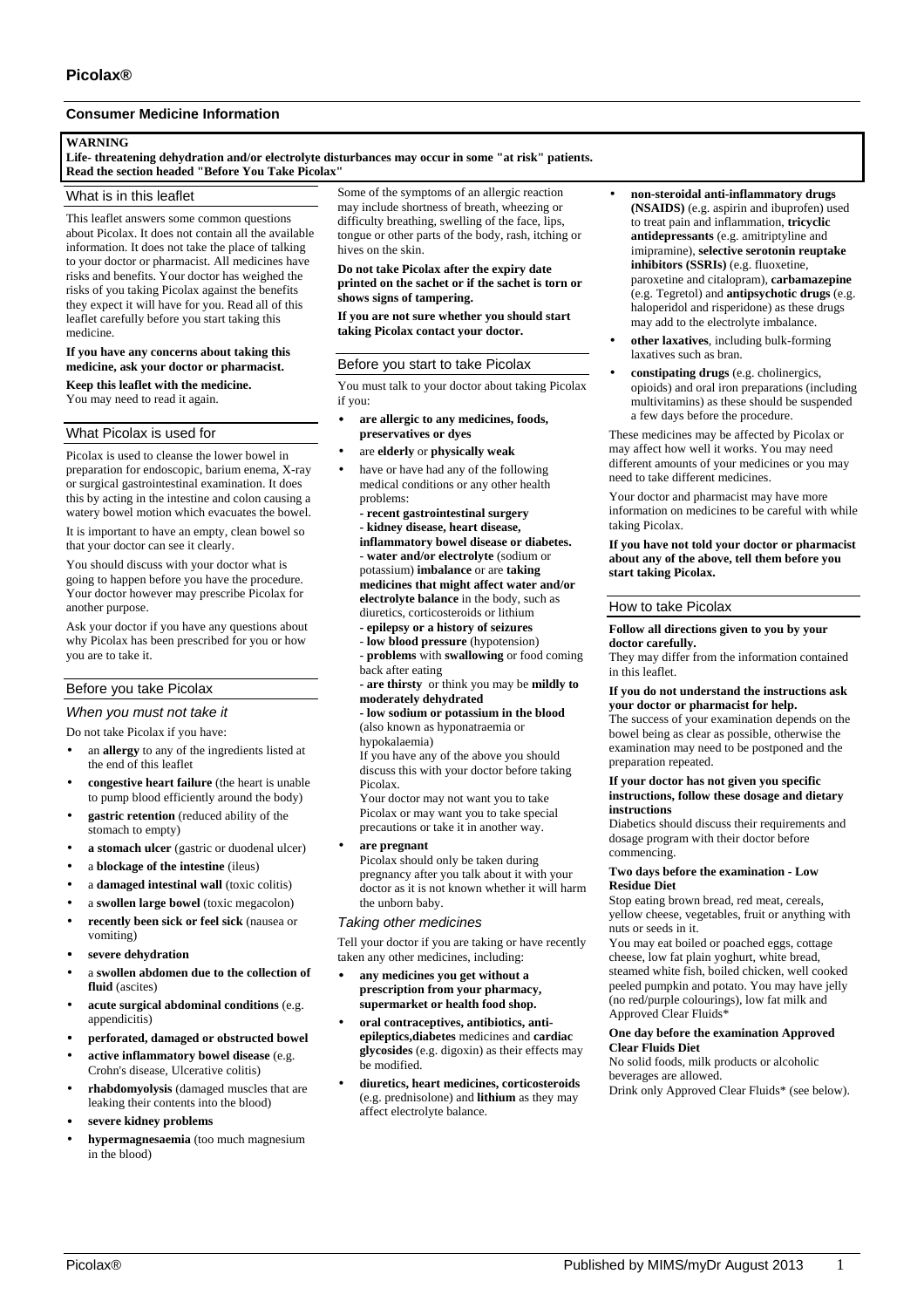## **Approved Clear Fluids\***

These are fluids that are not cloudy. Water, clear fruit juices (no pulp), clear cordials, soft drinks, jelly (yellow or orange), sports drinks or Gastrolyte©. Black tea or coffee sweetened to taste without milk, soy or whiteners. Clear soups, chicken or beef broth.

A combination of these clear fluids will give a variety of fluid intake. Do **not** have anything coloured **red** or **purple**. Barley sugar is allowed.

# **Preparation of Solution**

Slowly add the contents of one sachet of Picolax to a large glass of cold water (approximately 250mL). Stir gently until effervescence ceases.

**Dosage** Note:-Timing of sachets and time without food or drink before the examination may be varied by your doctor.

Picolax should only be taken by adults and children over the age of 9 years.

#### *Two Sachet Preparation:*

**Two days before the examination** follow the Low Residue diet above.

**One day before the examination** drink only Approved Clear Fluids\*.

No solid foods, milk products or alcoholic beverages allowed.

1. FIRST DOSE (3.00 pm approximately) Slowly add the contents of one sachet of Picolax to a large glass of cold water (approximately 250mL). Stir gently until effervescence ceases. Drink the solution slowly but completely, followed by a full glass of water. Continue drinking Approved Clear Fluids\* (at least

250mL every hour) to ensure adequate hydration.

2. SECOND DOSE (9.00 pm approximately) Slowly add the contents of one sachet of Picolax to a large glass of cold water (approximately 250mL). Stir gently until effervescence ceases.

Drink the solution slowly but completely, followed by a full glass of water. Continue drinking Approved Clear Fluids\* (at least 250mL every hour) to ensure adequate hydration.

#### **Keep drinking approved clear fluids, at least 250 mL per hour, until 6 hours prior to the examination.**

For some patients a third sachet may be required to ensure complete bowel emptying.

#### *Three Sachet Preparation :*

**Two days before the examination** follow the Low Residue diet above.

**One day before the examination** drink only Approved Clear Fluids\*. No solid foods, milk products or alcoholic beverages allowed.

FIRST DOSE (1.00 pm approximately) Slowly add the contents of one sachet of Picolax to a large glass of cold water (approximately 250mL). Stir gently until effervescence ceases..

Drink the solution slowly but completely, followed by a full glass of water. Continue drinking Approved Clear Fluids\* (at least 250mL every hour) to ensure adequate hydration.

- 2. SECOND DOSE (5.00 pm approximately) Slowly add the contents of one sachet of Picolax to a large glass of cold water (approximately 250mL). Stir gently until effervescence ceases.. Drink the solution slowly but completely, followed by a full glass of water. Continue drinking Approved Clear Fluids\* (at least 250mL every hour) to ensure adequate hydration.
- 3. THIRD DOSE (9.00 pm approximately) Slowly add the contents of one sachet of Picolax to a large glass of cold water (approximately 250mL). Stir gently until effervescence ceases. Drink the solution slowly but completely, followed by a full glass of water. Continue drinking Approved Clear Fluids\* (at least 250mL every hour) to ensure adequate hydration.

#### **Keep drinking approved clear fluids, at least 250 mL per hour, until 6 hours prior to the examination.**

#### *If you forget to take it*

#### **It is important for you to take Picolax exactly as prescribed**

If you forget to take a dose, contact your doctor as soon as possible as the time of the examination may have to be changed.

**Do not double a dose to make up for the dose you have missed.**

*If you take too much (overdose)*

**Immediately telephone your doctor or the Poisons Information Centre (telephone 13 11 26 - this number is staffed 24 hrs a day) for advice, or go to casualty at your nearest hospital if you think you may have taken too much Picolax even if there are no signs of discomfort or poisoning. You may need urgent medical attention. Keep telephone numbers for these places handy.**

If you take too much Picolax you may experience a severe headache and palpitations (a rapid or irregular heartbeat).

**If you are not sure what to do, contact your doctor or pharmacist.**

## While you are taking Picolax

## *Things you must do.*

**If you are about to be started on any new medicines, tell your doctor or pharmacist that you are to take Picolax.**

**Do not take any other medicines whether they require a prescription or not, without first telling your doctor. Tell all doctors and pharmacists who are treating you that you are to take Picolax.**

**Tell your doctor if, for any reason, you have not taken your medicine exactly as prescribed.**

# *Things you must not do*

- **Only take half a dose or none at all.**
- **Give the medicine to anyone else.**

#### *Things to be careful of*

**This preparation usually induces frequent, loose bowel movements within two to three hours of taking the first dose. You should remain within easy reach of toilet facilities and not plan any other activities until after the examination.**

**Oral medication taken within one hour of starting Picolax may be flushed from your gastrointestinal tract and not absorbed.**

**It is most important that you take adequate fluids to avoid dehydration. Drink approved clear fluids, at least 250mL every hour, until 6 hours prior to the examination.**

**Picolax may cause fatigue or dizziness, probably as a result of dehydration, and this may have a mild or moderate effect on the ability to drive or use machinery.**

### *Things that would be helpful*

Loose-fitting clothing is recommended. Consider using a plastic cover sheet as a mattress protector for the bed.

Alcohol-free and fragrance-free wet wipes and soft toilet tissue may minimise the expected irritation from wiping.

Frequent application of a protective cream, lanolin, petroleum jelly (Vaseline) or zinc cream will reduce discomfort.

Arrange for someone to take you to and from the procedure.

Replenish your system by drinking fluids after returning home from your procedure.

## Side Effects

#### **Tell your doctor or pharmacist as soon as possible if you do not feel well while you are taking Picolax.**

All medicines can have side effects. Picolax may have unwanted side effects in some people. Sometimes they are serious, most of the time they are not. You may need medical treatment if you get some of the side effects.

If you are over 65 years of age you may have an increased chance of getting side effects.

#### **Tell your doctor if you notice any of the following and they worry you:**

abdominal pain, abdominal fullness, bloating, nausea, thirst, headache, fatigue or anal discomfort.

These are the more common side effects of Picolax.

Less frequent side-effects are vomiting or dizziness. Side effects usually last for a short time only.

Other rare side effects are hyponatraemia (low level of sodium in the blood) and other electrolyte disturbances.

Symptoms relating to electrolyte disturbances include confusion, convulsions, muscle weakness, spasms or cramps.

Orthostatic hypotension (low blood pressure upon standing up which may make you feel dizzy or unsteady).

#### **If any of the following happen tell your doctor immediately or go to Accident and Emergency at your nearest hospital.**

Sudden signs of allergy such as shortness of breath, wheezing or difficulty in breathing; swelling of the face, lips, tongue or any other parts of the body; rash, itching or hives on the skin.

#### **Other side effects not listed may also occur in some patients. Do not be alarmed by the list of possible side effects.**

**You may not experience any of them. Tell your doctor if you notice anything else that is making you feel unwell.**

**Ask your doctor or pharmacist if you don't understand anything in this list.**